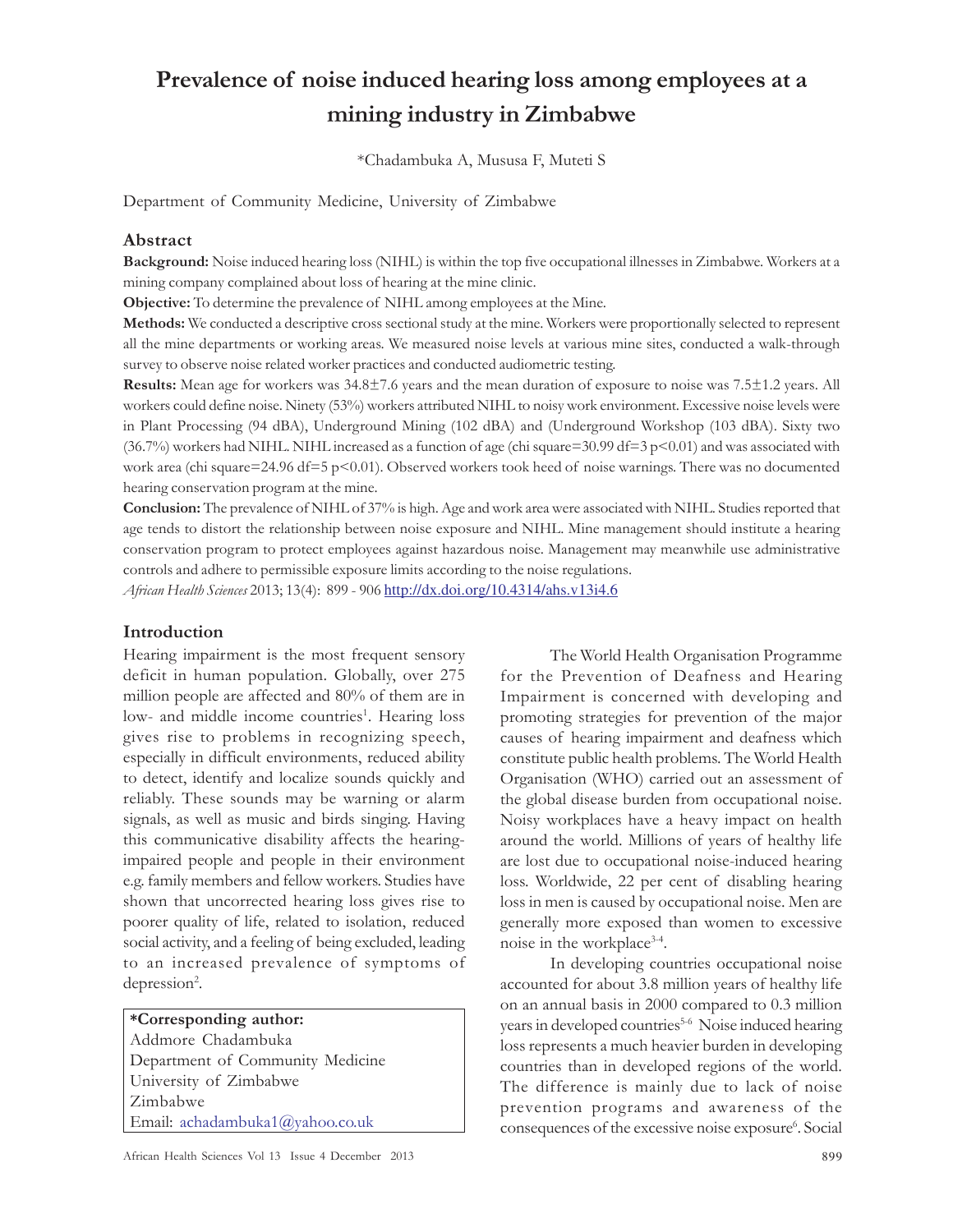noise exposure has been increasing over the last 10 to 15 years, including in more developed countries. This occurred particularly through attendance at discos and to a lesser extent through the use of personal stereos<sup>7</sup> but has been found without significant effect on hearing threshold levels<sup>8</sup>

Summary statistics on noise exposure are not available for most industrializing and nonindustrialized countries; however, high occupational noise exposure levels were reported in 17 studies conducted in 12 countries in South America, Africa and Asia. These high noise levels occurred in a wide range of workplaces, including manufacture of foods, fabrics, printed materials, metal products, drugs, watches and in mining. Many of these studies reported hearing losses in exposed workers<sup>6</sup>.

 In Zimbabwe, the Factories and Works Act Chapter 14:08 requires employers to take all practical steps for the health of employees and persons lawfully on the premises. All employees should be properly trained and when under supervision, are properly supervised by a competent person, provided with personal protective equipment and clothing where necessary and that these are used, safeguarded against dangerous machinery, hazardous processes , noise, dust and provided with a safe and healthy work environment<sup>9</sup>.

Noise induced hearing loss (NIHL) is within the top five occupational illnesses in Zimbabwe and among the top three compensable occupational illnesses after backache and pneumoconiosis $^{10}$ . Zimbabwe has a law which specifically protects workers exposed to several hazards in industry including mining establishments<sup>11</sup>.

Mine X is a major underground mining concern in Zimbabwe. NIHL is one major problem facing mining workers today. The occupational environment at the mine is filled with heavy machinery and equipment for drilling and crushing, and processes that produce potentially hazardous noise. Twenty nine workers (5.5%) at the mine (n=524) complained about loss of hearing at the mine clinic over a period of two years. The latest survey conducted by the Ventilation Officer at the mine showed that noise level was between 64 dB (A) in administration areas and 108.5 dB (A) in underground mining sections. At the Mine, the standard noise acceptable is 85 dB (A) and the Factories and Works (General) Regulations Section 6 prescribes an exposure limit to noise of 90 dB (A) for an 8 hour shift. There are two shifts that operate at the whole mine that work

each an extra four hours on overtime which is against the permissible exposure limit (PEL).

Old audiometry records show the mine at once compensated three employees on medical grounds after suffering NIHL costing the company US\$2 million in claims.

The National Social Security Authority (NSSA) suspended certain operations in 110 firms for failing to comply with occupational safety and health laws in 2010<sup>12</sup>. There was need to investigate and understand the occupational noise levels, while also assessing the effectiveness of occupational health and safety programs in place.

This study of NIHL at the Mine was important to determine the prevalence of this occupational illness and gather baseline information for further studies and ensure legal compliance and improvement of internal operations to reduce danger (hearing impairment), downtime, and as part of Occupational, Health and Safety Management System (OHSAS)18001. We determined the prevalence of noise induced hearing loss among employees at the Mine.

### Methods

We conducted a descriptive cross sectional study. This included a walk through survey and an audiometry testing. The study was conducted at a mining town in Zimbabwe. The study population consisted of all 524 mine employees. Workers were proportionally selected to represent all the mine departments or working areas. We listed workers from each department and randomly selected workers proportional to department size from these lists to participate in the study. We used a sample size of 169 workers assuming a prevalence of noise induced hearing loss to be 3% and a worst acceptable result of 5% at 95% confidence interval.

Audiometry testing was done by trained research assistants from 18 February 2012 to 08 March 2012 and the degree and type of NIHL was classified according to Goodman<sup>13</sup> and Cahart<sup>14</sup>. The procedure adopted included a detailed case history and audiometry. The audiometric tests were conducted in a test booth with an ambient noise of 30 dB (A) located at the mine clinic. The tests were conducted at frequencies from 125Hz through to 8000Hz in octaves using a calibrated Kamplex Audiometer (Model 27) and recorded on a standard audiogram form (figures 1 and 2).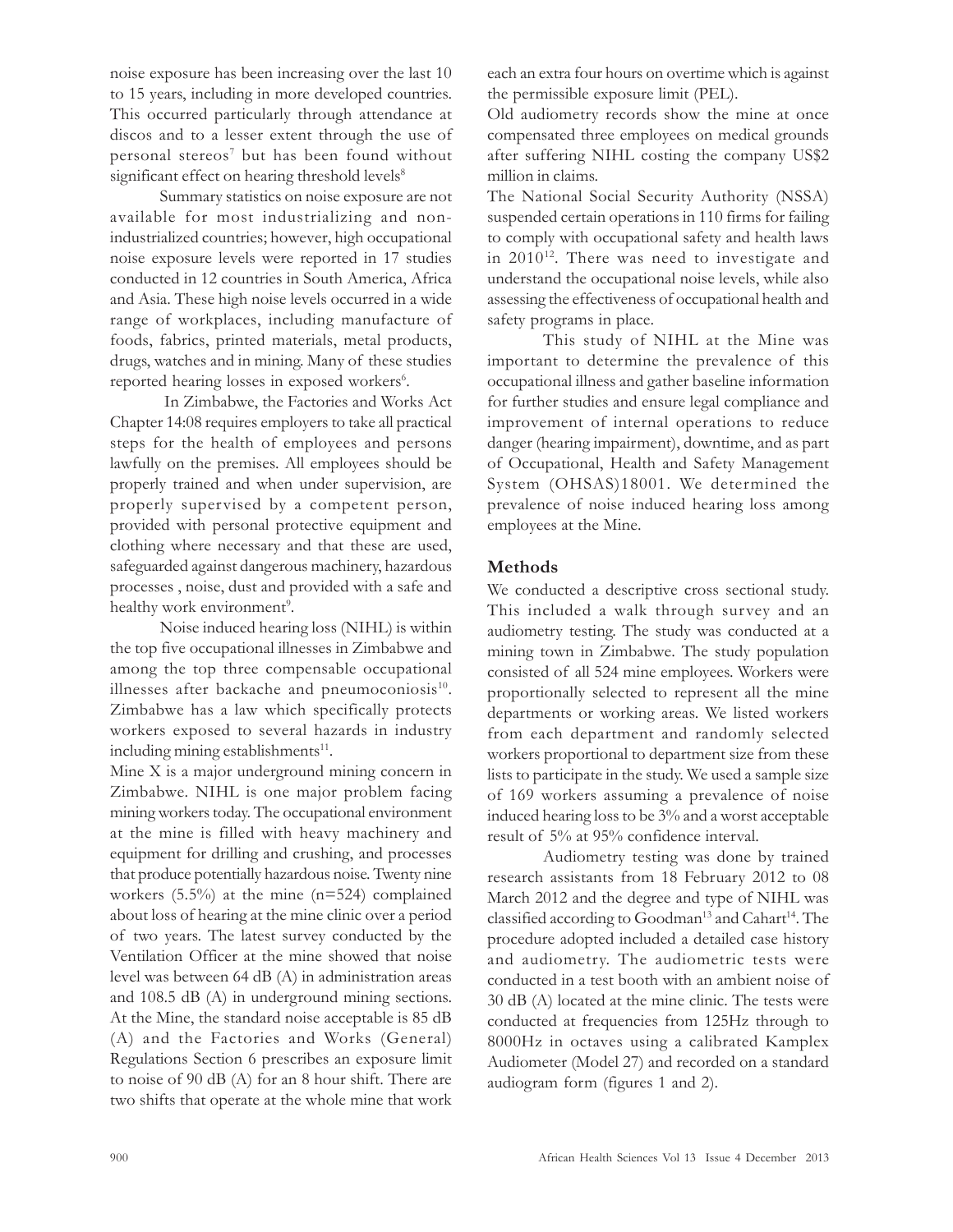

Figure 1: Participant entering into audio booth for audiometric testing



Figure 2: Technician selecting frequencies and manipulating hearing level during audiometric testing

A structured questionnaire was used to collect data from study participants on demographic variables and knowledge of hearing protection and its use by trained research assistants. We reviewed medical records for 169 workers to check for symptoms related to NIHL. An observation checklist was to capture practices of workers in relation to noise prevention and control while at work. The practices observed included observing noise warning signs when approaching noisy areas; use of earplugs and earmuffs or other noise controls when using noisy machinery or working in a noisy areas and storage of ear plugs and earmuffs. A participant observer was used to capture practices so that workers would not know they were being observed. We measured noise levels at different work sites. Readings were done by three trained independent readers and the

average noise level was calculated. Two key informants from the office of health and safety were interviewed on noise control.

We analysed quantitative data using EPI Info 3.5.1 to generate frequencies. Qualitative data was analysed manually. We obtained permission to conduct the study from Mine Management and the ethical clearance from the University of Zimbabwe Ethics Committee. We obtained informed written consent from our study participants to conduct audiometric testing and respond to questions and confidentiality was assured. We informed Management of workers affected by noise induced hearing loss for corrective action. Health education was given on the importance of using hearing protection where it's required and the consequences of not using it.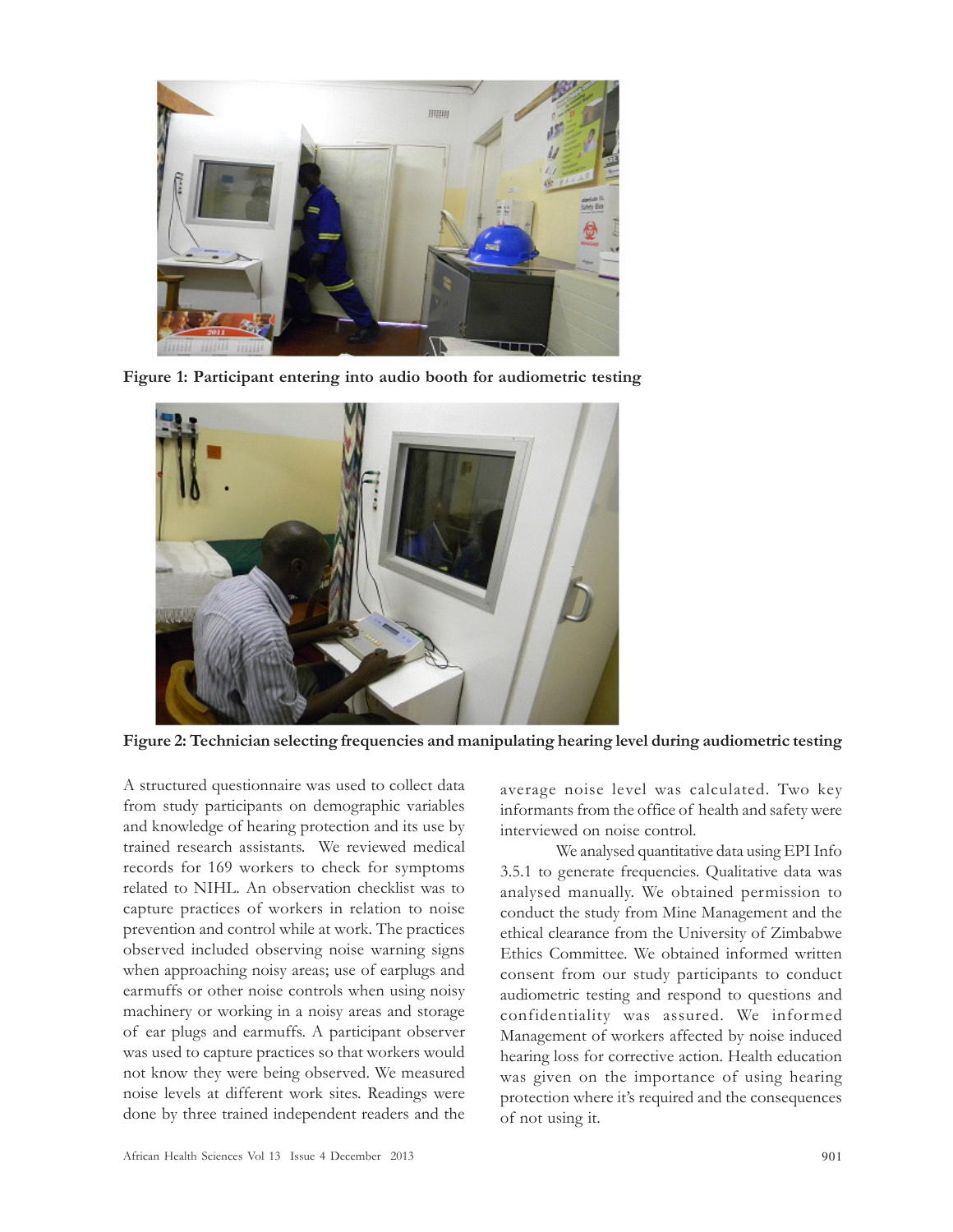# Results

We conducted face-to-face interviews with 169 workers. Of the 169 persons interviewed only 11 were women and 158 were men (table 1). The mean age for the workers was 34.8 years (standard deviation ( $\acute{o}$  = 7.6) and the mean duration of exposure to noise was 7.5 years ( $\acute{o}$  = 1.2). Forty seven (27.8%) workers had attained the Zimbabwe Junior Certificate of Education. Ninety seven (57.3%) of the workers interviewed had attained Ordinary Level education coupled with a significant number of inservice certificates of competence and attendance. Thirteen (7.7%) workers had attained Advanced Level, the rest (12) 7.2% had attained diplomas and competence certificates from the Ministry of Mines.

## Table 1: Distribution of mining employees and the number interviewed

| Work area                 |         | Number Number |
|---------------------------|---------|---------------|
|                           | of      | interviewed   |
|                           | workers |               |
| Administration            | 43      |               |
| <b>Plant Processing</b>   | 48      | 13            |
| Plant Engineering         | 35      | 9             |
| <b>Technical Services</b> | 64      | 23            |
| Underground Mining        | 215     | 83            |
| Underground Workshop      | 25      | 14            |
| Contractors               | 94      | 20            |
| Total                     | 524     | 169           |

#### Knowledge on noise induced hearing loss

A sample of 169 mine workers (84 from underground and 85 from surface operations) were interviewed. All the workers could define noise with 96 (56.9%) reporting that it was sound that interfered with hearing normal conversation and 63 (37.2%) reporting it as unwanted sound. One hundred and seven (63.3%) per cent of the workers reported having heard of NIHL before. Ninety (53.2%) workers attributed NIHL to working in noisy environments, 69 (40.8%) to improper or non-use of hearing protection and 10 (5.9%) to intermittent but very loud sounds. About 140 (82.8%) employees reported using hearing protection devices because they are always exposed to noise and 13 (7.5%) reported using hearing protection whenever they entered a noise designated area. One hundred and sixteen (68.6%) workers reported using earplugs while 53 (31.4%) used earmuffs. About 160 (94.7%) workers reported they were trained in using hearing protection devices.

# Observation of work practices

The observations recorded in the 7 days' work practice observation checklist indicate that the optimum operating conditions for the prevention of NIHL were achieved. Most workers (90±5%) observed noise warning signs and wore their hearing protection in all noise designated areas. None was observed using noisy machinery without hearing protection.

# Noise survey at the mine

Some mine areas had excessive noise levels (Plant Processing 94 dB), (Underground Mining 102 dB) and (Underground Workshop103 dB) since the acceptable level is 90dB for an 8-hour period. These areas had no engineering control measures in place to reduce noise levels. The noise levels measured at different sites at the mine are shown in table 2.

# Audiometry Results

A total of 169 workers from 19 to 63 years of age were seen on site at Mine Clinic, had both ears tested for noise induced hearing loss. Sixty two (36.7%) workers had noise induced hearing loss. This was classified as mild in 41 (66.1%), moderate in 17  $(27.4\%)$  and severe in 4  $(6.5\%)$  of the affected workers. No pre-exposure audiograms were available for the workers were available for comparison as baseline hearing level. NIHL tended to increase as a function of age. The age distribution for workers observed to have noise induced hearing loss at 4 kHz is shown in table 3. There is a direct relationship between NIHL and the duration of exposure. The longer the duration of exposure to noise is, higher the prevalence of NIHL. The relationship between the duration of exposure to noise and the development of hearing loss at 4 kHz is shown in table 4.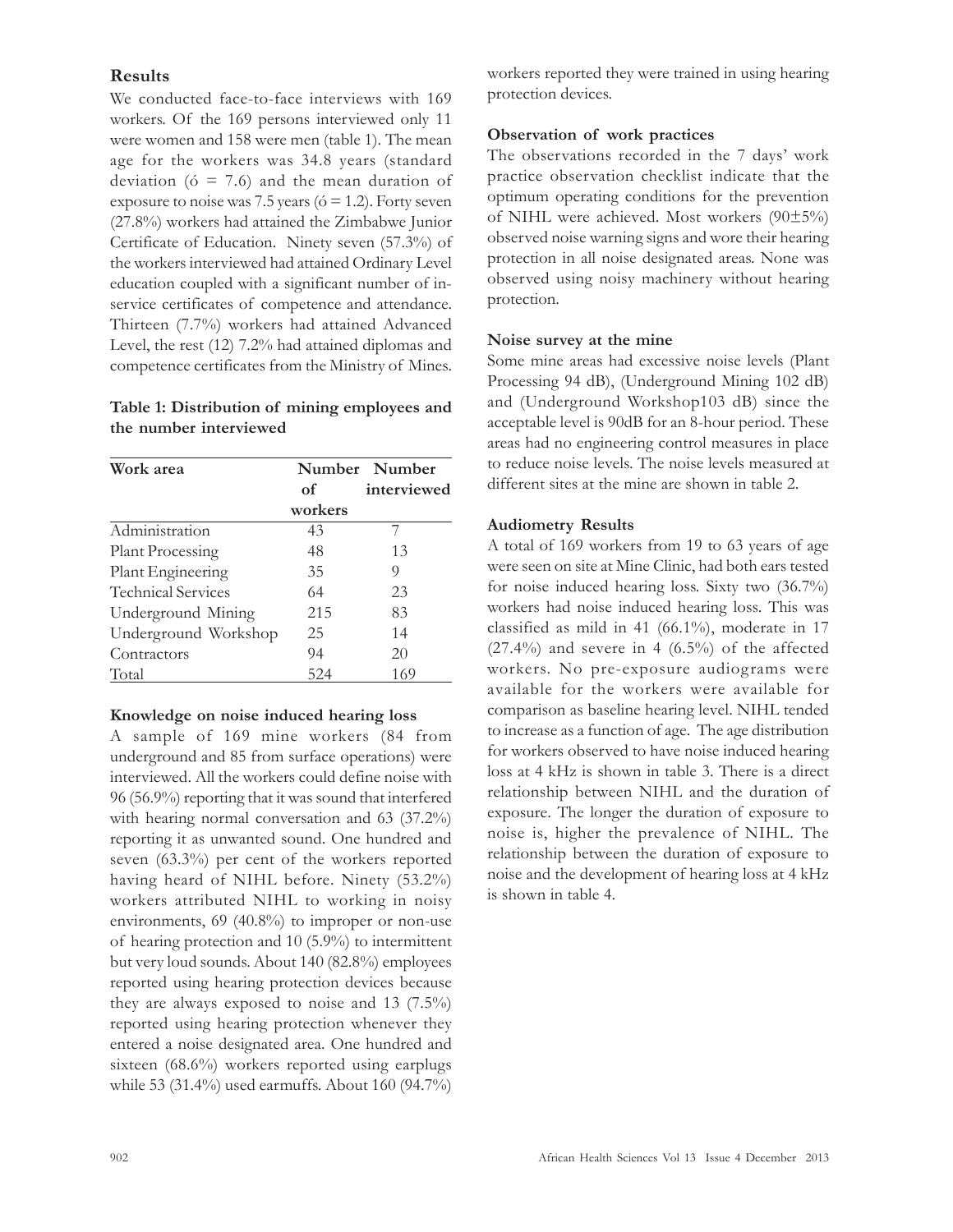| Location                          |        | Noise reading Noise reading | Noise reading | Average noise |
|-----------------------------------|--------|-----------------------------|---------------|---------------|
|                                   | 1      | 2                           | 3             | dB(A)         |
| Mining underground                |        |                             |               |               |
| 725 ramp booster fan              | 109.0  | 108.3                       | 107.0         | 108.1         |
| 800x5pump station                 | 100.0  | 99.0                        | 102.0         | 100.3         |
| 815-580 DD2 Exhaust fan           | 104.0  | 102.0                       | 108.8         | 104.9         |
| 815-635 x/c forces fan            | 96.0   | 97.0                        | 95.6          | 96.2          |
| $815-670 \text{ x/c}$ (Rig 22)    | 109    | 105                         | 110           | 108           |
| LHD 10 @ 800-950 slot             | 105    | 109                         | 110.2         | 108.1         |
| 920 diamond drilling machine      | 96     | 99                          | 99            | 98.0          |
| South ramp 900 pump station       | 100    | 98                          | 100.8         | 99.6          |
| 860 south ramp pump station       | 95.8   | 96                          | 97            | 96.3          |
| UG workshop                       | 108.4  | 104.0                       | 102           | 104.7         |
| UG boiler shop                    | 102    | 99                          | 105           | 102.0         |
| Workshop compressor               | 103    | 100                         | 106           | 103.0         |
| <b>Technical services</b>         |        |                             |               |               |
| Grader                            | 90     | 94                          | 92.4          | 92.1          |
| <b>TD 20</b>                      | 104    | 102                         | 108           | 104.6         |
| Electrical workshop               | 69     | 75                          | 71            | 71.6          |
| Underground offices               | 69     | 66                          | 63            | 66            |
| Stores                            | 74     | 69                          | 68            | 70.3          |
| Lab sampling preparation room     | 109    | 105                         | 101           | 105           |
| Administration                    |        |                             |               |               |
| Main offices                      | 56     | 55                          | 54            | 55            |
| Civils workshop                   | 100    | 102                         | 101           | 101           |
| Clinic                            | 55     | 55                          | 56            | 55.3          |
| Plant processing                  |        |                             |               |               |
| Plant floor                       | 106    | 100                         | 109           | 105           |
| Plant sag mills                   | 99     | 109                         | 105           | 104.3         |
| Plant chutes                      | 89     | 93                          | 86            | 89.3          |
| CV <sub>3</sub> A                 | 96     | 95                          | 93            | 94.6          |
| Plant boiler shop                 | 94     | 96                          | 95            | 95            |
| Dewatering pumps                  | 97     | 98                          | 99            | 98            |
| Plant processing pumps            | 95     | 95                          | 92            | 94            |
| $\text{Tank } 0$                  | 91     | 87                          | 89            | 89            |
| Tank 1                            | 90     | 91                          | 87            | 89.3          |
| Tank 5                            | 85     | 86                          | 88            | 86.3          |
| Tank 6                            | 95     | 96                          | 94            | 95            |
| High security gate                | 85     | 83                          | 88            | 85.3          |
| Carbon screen                     | $88\,$ | 91                          | 87            | 88.6          |
| CIL spillage pumps                | 95     | 96                          | 94            | 95            |
| Plant compressor room             | 96     | 94                          | 95            | 95            |
| High security gate                | 85     | 83                          | $88\,$        | 85.3          |
| Plant mechanical, electrical shop | 69     | 73                          | 70            | $70.6\,$      |
| Crusher pad                       | $87\,$ | 86                          | 85            | $86\,$        |
| New tailings budge pumps          | 102    | 106                         | $105\,$       | 104.3         |
| Crusher control room              | 87     | 86                          | 85            | 86            |

### Table 2: Average noise levels dB(A) Measured Underground and on Surface at the Mine, 2011

Data from interviews showed that 140 (82.8%) employees reported using hearing protective devices but despite reported use of protective devices, audiometry testing found 62 (36.7%) had NIHL. Most workers 36 (58.1%) affected by NIHL worked underground. Both key informants indicated that

there was no documented noise hearing conservation program.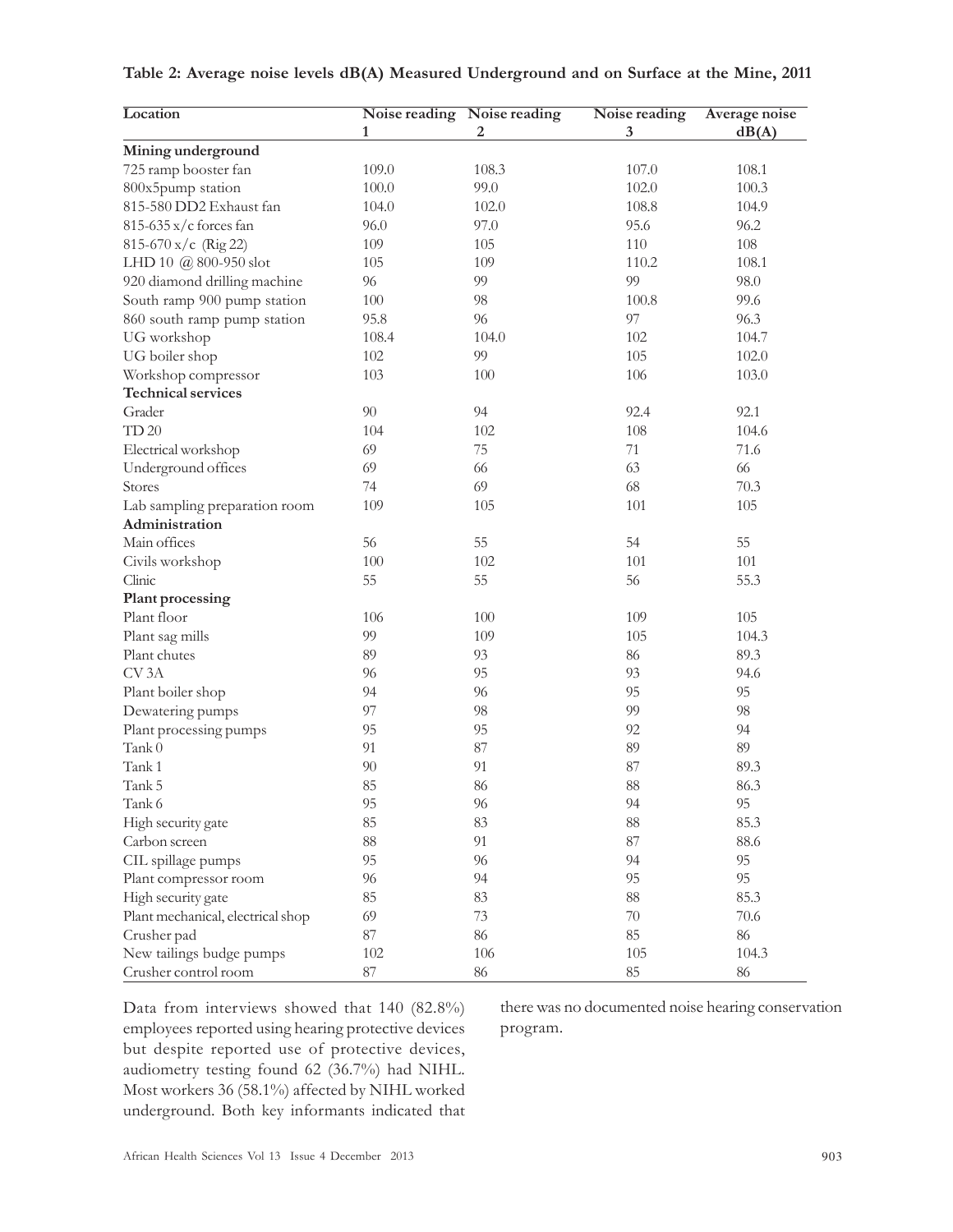#### Table 3: Age Distribution among Workers with NIHL

| Worker's Age | No. Tested No. with |             | No. without |
|--------------|---------------------|-------------|-------------|
|              |                     | NIHL $(\%)$ | NIHL $(\%$  |
| $19 - 29$    | 27                  | 4(15)       | 23(85)      |
| 29.1-39      | 93                  | 25(27)      | 68 (73)     |
| 39.1-49      | 37                  | 23(62)      | 14 (38)     |
| $49.1 +$     | 12                  | 10(83)      | 2(17)       |
| Total        | 169                 | 62(37)      | 107(63)     |

Chi square=30.99, df = 3,  $p<0.01$ 

Table 4: Relationship between duration of exposure and NIHL

| Duration of      | No. Tested | No. with    | No. without |
|------------------|------------|-------------|-------------|
| exposure (Years) |            | NIHL $(\%)$ | NIHL $(\%)$ |
| $1 - 5$          | 85         | 23(27)      | 62(73)      |
| $6 - 10$         | 42         | 18(43)      | 24(57)      |
| $11 - 15$        | 33         | 16(48)      | 17(52)      |
| $16 - 20$        |            | 5(55)       | 4(45)       |
| Total            | 169        | 62(3)       | (63<br>107  |

Chi square=7.44, df = 3,  $p<0.05$ 

## **Discussion**

The prevalence of NIHL (36.7%) is higher as compared to the prevalence reported in other studies. The high prevalence at this Mine case could have been attributed to the non-existence of a documented hearing conservation program to protect the workers other than the use of PPE and lack of engineering controls. Because of the absence of baseline hearing levels, no conclusion can be made on the hearing threshold elevations recorded in the 62 workers. Some of them could have joined the company already with existing NIHL from their previous jobs. Amedofu et al in their study of hearing impairment among workers in gold mining in Ghana reported a prevalence of 23% in a population of 252 workers<sup>15</sup>. Masaka et al who determined the prevalence of NIHL at a Nickel mine in Zimbabwe showed that the prevalence of NHIL was 27.4% in a population of 168 employees which is much lower than what we found in this study<sup>16</sup>.

The generally accepted standard regulation in most countries is that a noise level of more than 85dBA for an 8-hour daily exposure is potentially damaging. In Zimbabwe, The Factories and Works (General) Regulations, 1976 Part 2 of the Health and Safety section prescribes that, "No person shall be exposed to sound levels exceeding the limits, 90dBA, unless such person has been supplied with ear protectors"<sup>17</sup>. Noise levels in several working areas were higher than recommended. This may be a reflection that noise producing processes or equipment do not have adequate noise control measures.

Whilst 100% of the workers could define noise and knew that it caused hearing loss among the workers, the reported use of protective devices was not equally high, (82.8%), the actual practices as observed showed that 100% compliance to hearing protective devices usage was rarely achieved. This can be attributed to the worker attitudes and sometimes forgetfulness.

Age and duration of exposure in this study were related to NIHL. Other studies have reported that age tends to distort the relationship between exposure to noise and noise induced hearing loss<sup>18,</sup> <sup>19</sup>. With increase in age, there are changes in hearing due to age (presbycusis) and this will add on to any existing NIHL giving the impression that older individuals suffer a greater degree of deafness than the younger workers. NIHL is a result of the total noise exposure over that person's lifetime and not just length of a single exposure to noise. The longer the exposure at excessive noise level the greater the degree of NIHL.

NIHL has been reported to be a function of work area with workers in noisy areas being affected most<sup>20</sup>. In this study, some workers were found with NIHL in areas normally thought to be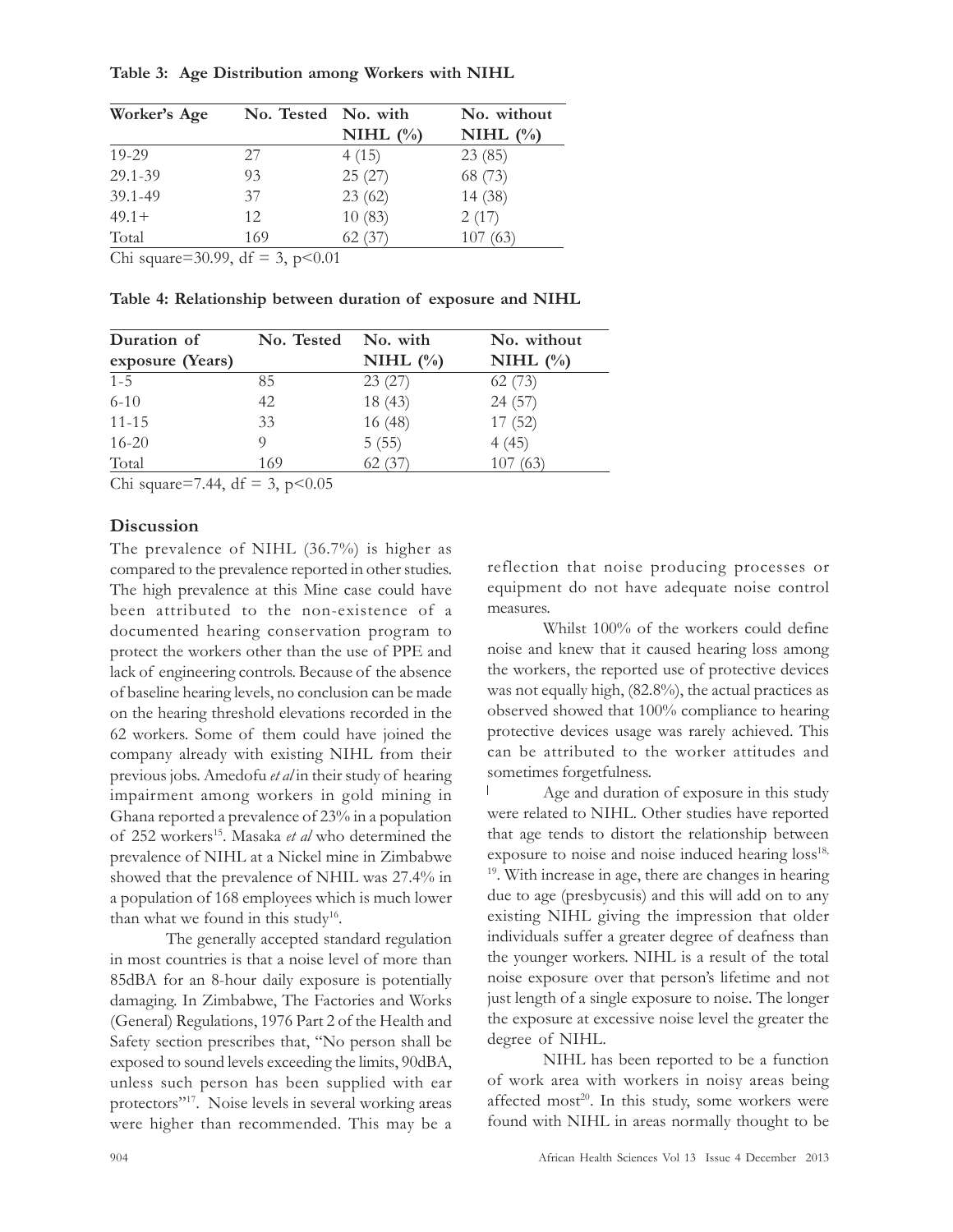free from noise. This may be because those affected by NIHL are usually rotated to the noise free areas to prevent further exposure.

## **Conclusion**

Occupational NIHL is a problem for the mine workers. Workers in plant processing, plant engineering and underground workshop were exposed to hazardous noise. The mine management should institute a hearing conservation programme to protect employees against hazardous noise. The hearing conservation must begin by providing each individual with information. The mine management should install engineering controls in areas exceeding permissible noise levels. Alternatively management may meanwhile use administrative controls and adhere to permissible exposure limits according to the noise regulations.

## Acknowledgements

We acknowledge Locadia Muresherwa for the her moral support , Wonder Nyoni for his mentorship during the study and giving us access to mine facilities, Regina Johns, the Sister in Charge at the mine clinic, Mr and Mrs Mususa who gave us financial support. We want to thank Tinei Carlos Mwashita and Tafadzwa Chimweta who participated in administering the questionnaires, conducting the noise survey and audiometry. We would like to acknowledge all the study participants for without them, the study would have not been possible.

### Author contributions

Freddy Mususa: He was responsible for the conception of the problem, design, collection, analysis and interpretation of data and drafting the final article.

Addmore Chadambuka: Participated in the design, analysis and interpretation of data and drafting the final article and critical review of the final draft.

 Shamiso Muteti: She was responsible for the conception of the problem, design, analysis and interpretation of data and drafting the final article.

# References

1. World Health Organization. Deafness and Hearing Impairment. Fact Sheet no 300, February 2012. http://www.who.int/mediacentre/ factsheets/fs300/en/index.html accessed 30/ 07/2012

- 2. Arlinger S. Negative Consequences of Uncorrected Hearing Loss-A Review. Int J Audiol. 2003 Jul; 42 Suppl 2:2S17-20.
- 3. http://www.press.hear-it.org/The-globalburden -of-noise-induced-hearing-loss accessed 30/7/2012
- 4. World Health Organization. Occupational Health: A Manual for Primary Health Care  $W$  or  $k$  ers. http://www.who.int/ occupational\_health/regions/en/ oehemhealthcareworkers.pdf accessed 19/11/ 2012
- 5. Nelson DI, Concha-Barrientos M, Driscoll T, Steenland K, Fingerhut M, Punnet L et al. The Global Burden of Selected Injuries and Injury Risks: Methodology and Summary
- 6. Nelson DI, Nelson RY, Concha-Barrientos M and Fingerhut M. The Global Burden of Occupational Noise Induced Hearing Loss. American Journal of Industrial Medicine 2005; 48(6): 400-408
- 7. Olishifski JB. Occupational Medicine. Third Edition: 1998
- 8. Smith P, Davis A. Social Noise and Hearing Loss. The Lancet, Vol353 Issue 9159 page 1185, 1999. http://www.thelancet.com/journals/lancet/ article/PIIS0140-6736(05)74404-4/fulltext accessed 30/7/2012
- 9. Zimbabwe Government. Factories and Works Act Chapter 14:08. Government Printers 1996
- 10. Zimbabwe Government. 1997 Statistical Yearbook; Central Statistical Office: 1997.
- 11. National Social Security Act 1990. Zimbabwe Government. Statutory Instrument 68/1990; Government Printers: 1990.
- 12. National Social Security Authority Closes Down 110 Firms for Flouting Occupational Health Laws. The Sunday Mail, 9 January 2011
- 13. Goodman A. Reference New Levels for Pure Tone Audiometers: American Speech and Hearing Association (ASHA). 1965; 7: 262-3
- 14. Cahart R. Classifying Audiograms: An Approved Method of Classifying Audiograms. Laryngoscope, 1945 55; 13
- 15. Amedofu GK. Hearing Impairment among Workers in Gold Mining in Ghana. African Journal Health Sciences Volume 9 Number 1-2 January- June 2002.
- 16. Masaka E. The Prevalence of Noise Induced Hearing Loss at a Nickel Mine in Zimbabwe. Master of Public Health (Occupational Hygiene)